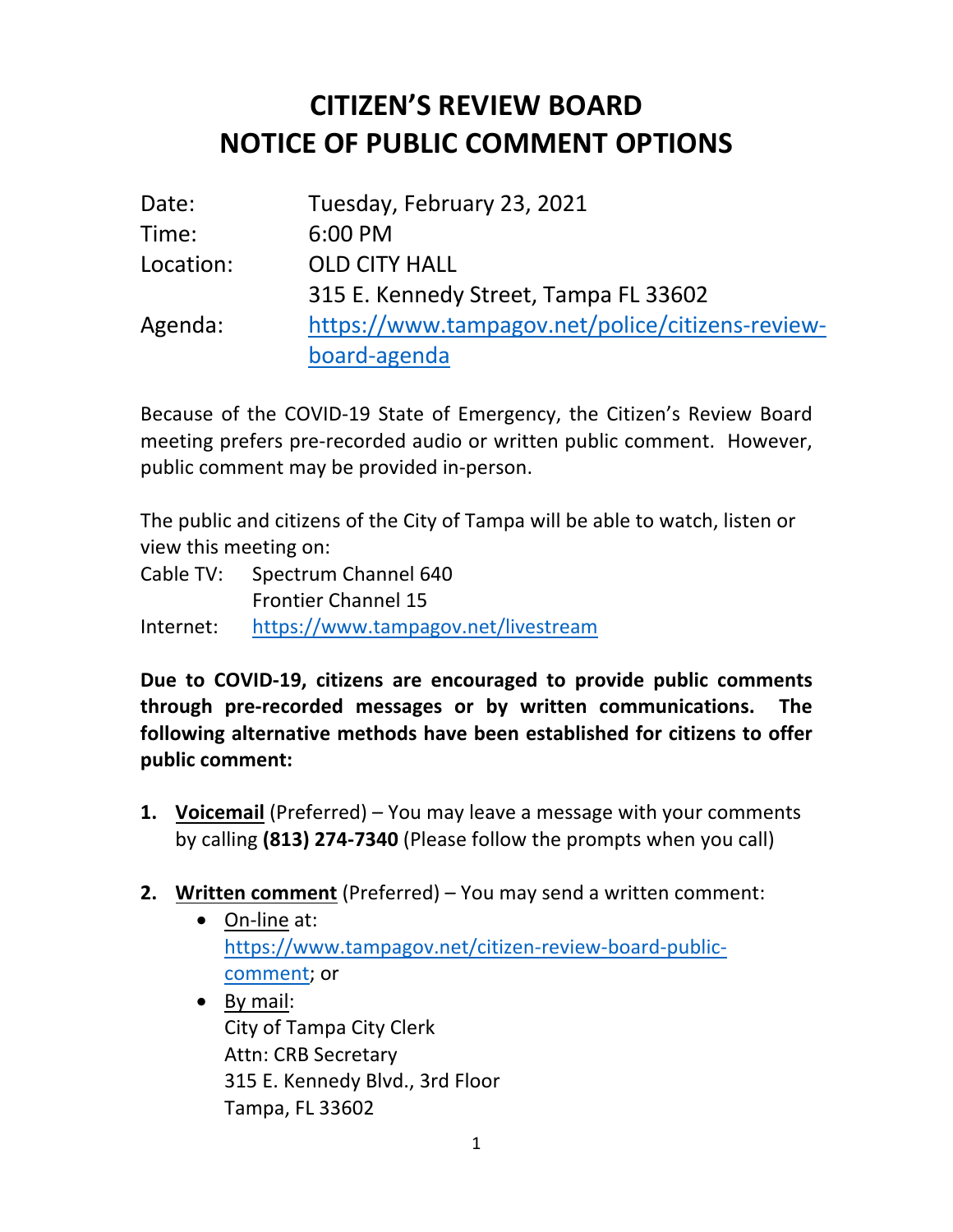**3. Provide comments in person during the meeting -**Those individuals who do not wish to participate by the above options may provide in person comments during the public comment portion of the meeting at:

> Old City Hall 315 E. Kennedy Street 2<sup>nd</sup> Floor via live-stream Kiosk<br>Tampa FL 33602

 *PLEASE NOTE: Use of masks and social distancing inside the building are required.* 

 Public comments will be heard at the start of the meeting at the direction of the Chair of the Citizen's Review Board.

 All written or voicemail comments must be received no later than 5**:00 PM**, **Monday, January 25, 2021**, in order to be made part of the official record of the meeting.

 Written comments may not exceed 400 words, and voicemail comments may not exceed 3 minutes in length. Recorded and live public comment will be heard at the start of the meeting. Written comments received by mail or email will be distributed to the Citizen's Review Board, and will also be included in the permanent record of the meeting. All public comments timely received will be afforded equal consideration as if the public comments were made in person. **Persons requiring help in accessing this means of public participation should call 813-274-8131 for assistance**.

 The Policies and Procedures of the Citizen's Review Board states that members of the public addressing the Citizen's Review Board will identify themselves by full name and address. Comments are limited to matters related to the Tampa Police Department. Comments should not be made regarding ongoing Professional Standards investigations. Comments shall not be directed to any individual member of the Board. The Chair is responsible for maintaining appropriate decorum and any comments which are determined to be inappropriate will be received but may not be broadcast. broadcast.<br>2<br>2